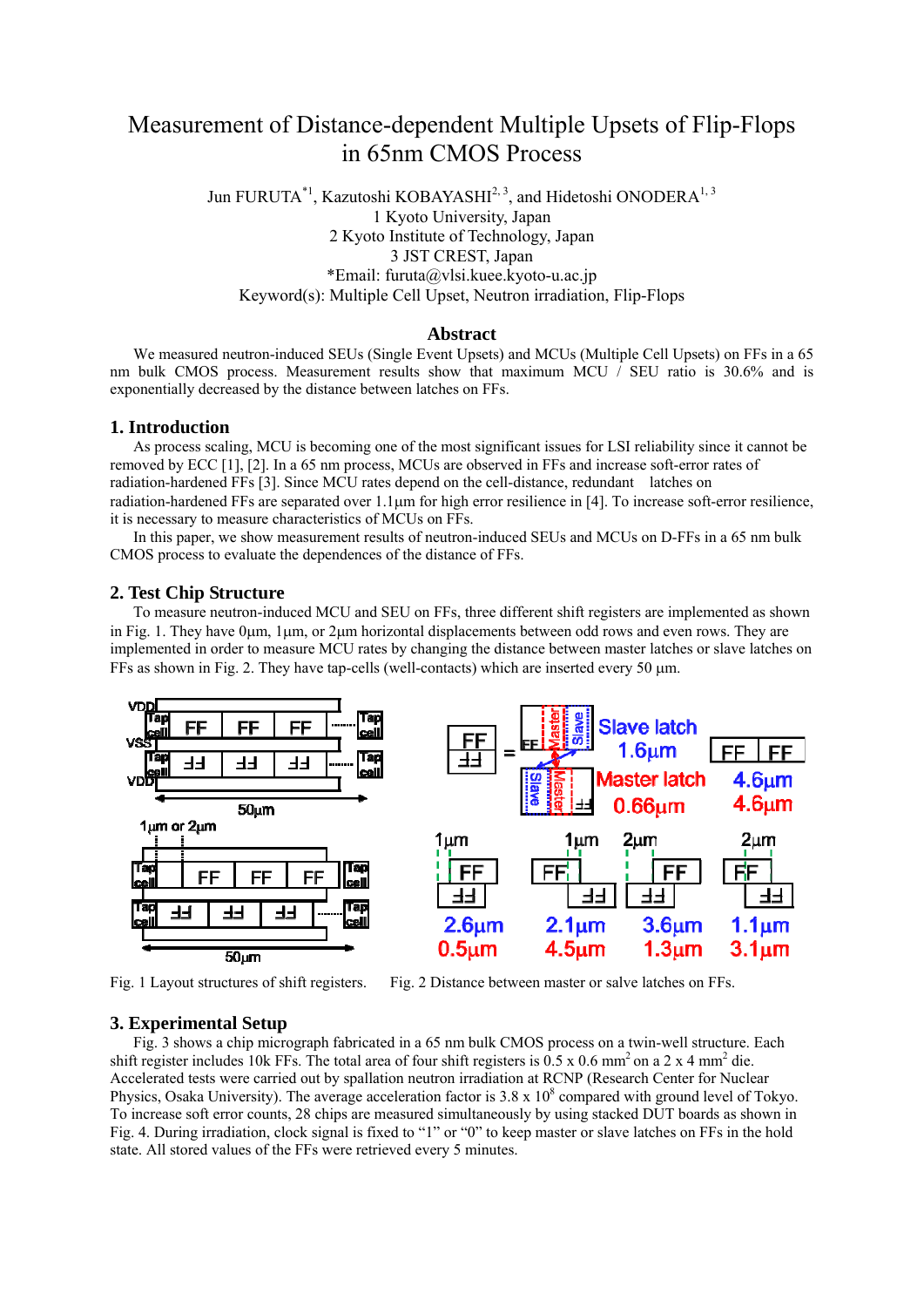



## **3. Experimental Results**

Table I shows the number of SEUs and MCUs of the shift registers as shown in Fig. 1. The maximum MCU / SEU ratio is 30.6% which is close to that on 65 nm SRAM cells [5]. These results clearly show that soft-error resilience of redundant FFs flipped by MCUs is only 4 times higher than non-redundant FFs and MCU mitigation design is necessary for redundant FF to improve soft error resilience. We observe more than 3-bit MCUs as shown in Fig. 5. We assume that 5 to 8-bit MCUs are caused by successive hits [6] since they spread in line.

 Fig. 6 shows the distance-dependence of MCU / SEU ratios on FFs. MCU / SEU ratios are exponentially decreased according to  $d^{1.68}$  (*d* is the distance between two latches) and fitting line shows that they can be 100% when *d* ≤ 30 nm. To achieve 100x higher soft-error resilience in redundant FFs than in non-redundant FF, we must implement redundant FFs whose latches are separated by 4  $\mu$ m from each other. However, it consumes huge area or complicated design procedures and these drawbacks cannot be reduced by the process scaling.

|  |  |  | Table 1 The Number of SEUs and MCUs by neutron irradiation |  |
|--|--|--|------------------------------------------------------------|--|
|--|--|--|------------------------------------------------------------|--|

|                                  | # of SEU | # of MCU | MCU/SEU ratio <sup>[%]</sup> |
|----------------------------------|----------|----------|------------------------------|
| FF                               | 507      |          |                              |
| $FF$ with $1 \mu m$ displacement | 487      | 148      |                              |
| $FF$ with $2\mu m$ displacement  | 567      |          |                              |



Fig. 5 MCU patterns with more than 3 FFs flipped Fig. 6 Distance-dependence of MCU

# **4. Conclusion**

We measured neutron-induced MCUs on FFs in a 65 nm CMOS process in order to evaluate their dependences on the distance of FFs. Accelerated test results show that the maximum MCU / SEU ratio is 30.6% and is exponentially decreased by the distance of latches. To achieve 100x higher soft-error resilience in redundant FFs than in non-redundant FF, we must implement redundant FFs whose latches are separated by 4 m from each other.